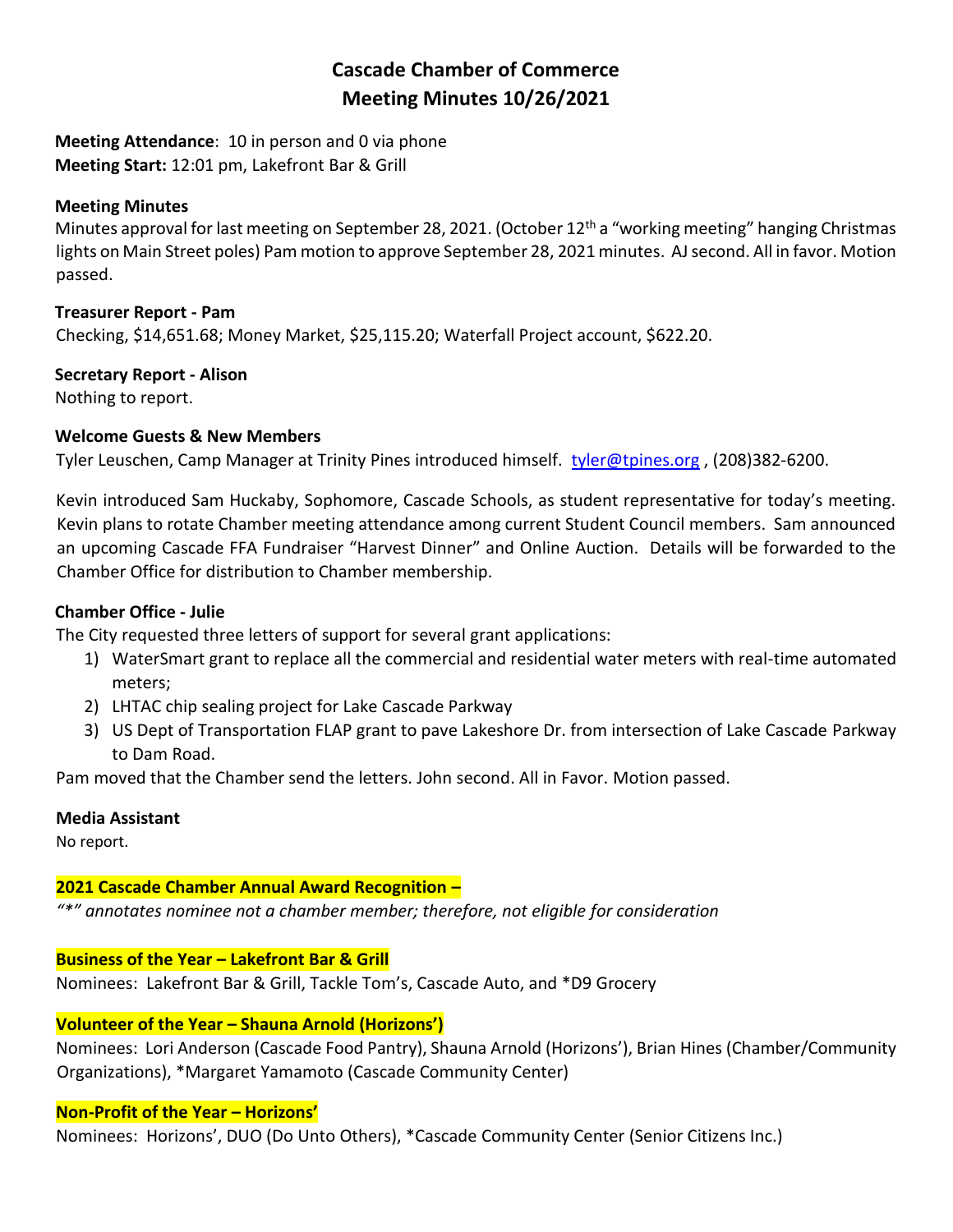#### **Youth Volunteer of the Year – Kyler Nitzel**

Nominees: Cameron Bannon (responsible for swapping Main Street banners), Harmony Perry (4H, CAC, Afterschool Program, Community events), Addie Hull (Summer fundraising efforts, raised over \$500 for Cascade Community Fire Fund), Kyler Nitzel (Co-hosted Cheer Camp for elementary kids, various paint projects, and involvement in a variety of community events)

#### **Community Leader of the Year – American Legion Post #60**

Nominees: Shauna Arnold (overall mgmt/oversight of Horizons'), Julie Crosby (Chamber Office & ITC Grant Mgr), Rachel Huckaby (a willing volunteer for church, school, civic organizations)

## **2 nd Annual Scarecrow Contest –**

25 entries this year. Map and display photos will be posted on Chamber website, and social media platforms. Voting takes place online or at dedicated voting locations through town. Voting closes November 14<sup>th</sup>.

#### **City Christmas Tree –**

Goal is to have tree harvested Nov 29<sup>th</sup> – Dec 1<sup>st</sup> (Parker Tree Service to harvest & place. AJ of Trinity Pines will build stand for tree). Decorate tree Dec 2<sup>nd</sup> – Dec 3<sup>rd</sup> (Renee of Forever LED will act as consult/assist with lights). Lights for tree have been purchased. Tree Lighting Dec 4<sup>th</sup>, 6:30pm (Jeff at Tackle Tom's offered to coordinate tree lighting event).

## **"Donate" Button on Chamber Website -** <https://cascadechamber.com/donate/>

A "Donate" button has been added to Chamber webpage for folks to donate funds in support of the "Cascade Waterfall Project" and "2021 Holiday Main Street" to cover cost of lights and tree harvesting. Peppershock Invoice #7586 for implementation (\$200). Payment remitted via check#749 dated 10/26/21.

## **Fireworks Contract /Vendor –**

Jenni reported that Brian has feelers out for a vendor to provide and set off 2022 Thunder Mtn Days fireworks display.

## **2022 Board of Directors, Nominating Committee –**

Open Seats: President (Jenni stepping down) Vice President (Brian stepping down) Member at Large (seat 1) Member at Large (seat 2)

Unless others express interest, Secretary (Alison Haupt) and Treasurer (Pam Holden) willing to continue on the Board.

Appointed Nominating Committee is Jack, Scotty, and Belinda. Nominating committee will provide update at next Chamber meeting. Election of Board members will take place during first meeting in December (Dec 14<sup>th</sup>).

#### **American Legion Upcoming Events - Jack**

Thanksgiving Day meal will be provided, take-out (no dine in), 1-3pm, Thursday, Nov 25<sup>th</sup>.

Santa Party set for Dec 18<sup>th</sup>. More details to follow.

## **Mayor -**

The Business License Ordinance passed by City Council at Oct 25<sup>th</sup> meeting. A one-time, flat fee of \$25 to register a business. City Clerk will provide an electronic copy of ordinance for distribution to Chamber membership.